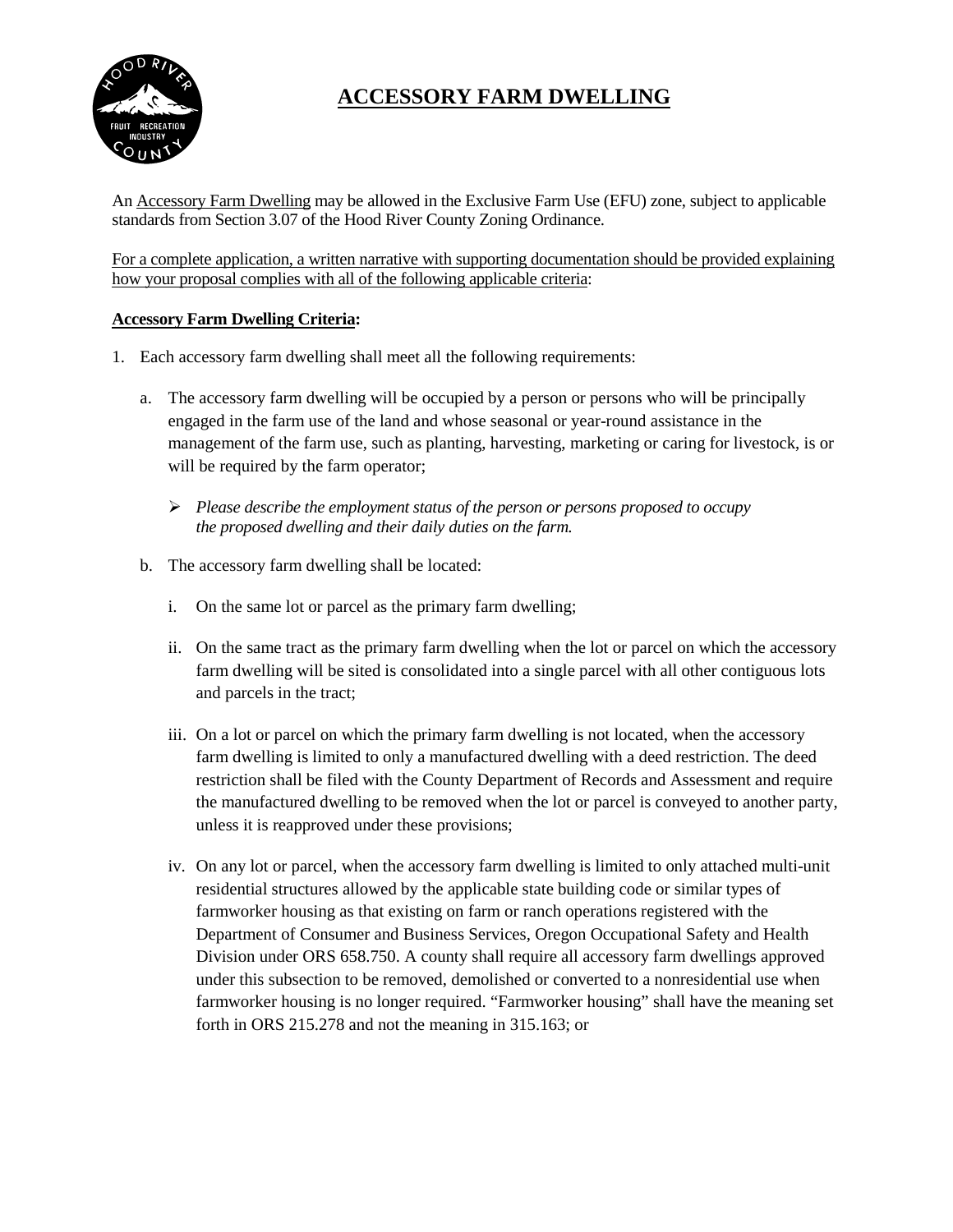- v. On a lot or parcel on which the primary farm dwelling is not located, when the accessory farm dwelling is located on a lot or parcel at least 80-acres in size and the lot or parcel complies with the gross farm income requirements in Section 3.06(B) or (C); and
	- *Please indicate which of the above standards best describes your situation. Please indicate the type of dwelling proposed and the specific parcel on which it is to be located. Also, please indicate the parcel on which the principal farm dwelling is currently located, especially if located on a different lot or parcel.*
- c. There is no other dwelling on the lands designated for exclusive farm use owned by the farm operator that is vacant or currently occupied by persons not working on the subject farm or ranch and that could reasonably be used as an accessory farm dwelling.
	- *Please provide a list of all dwellings in your ownership that are located in EFU zone whether contiguous to the parcel involved or not. Also please indicate whether the dwelling is occupied or currently vacant. If occupied, please indicate whether the dwelling is occupied by the farm operator, farm employee, tenant, or other. If vacant or occupied by someone not employed by the farm operation, please explain why the existing dwelling could not be used instead of the proposed dwelling.*
- 2. In addition to the requirements in Subsection (1), the primary farm dwelling to which the proposed dwelling would be accessory, meets the following:
	- a. The subject tract is currently employed for the farm use on which the farm operator earned at least \$80,000 in gross annual income (*or \$60,000 in gross income on non-high valued farmland*) from the sale of farm products in each of the last two years or three of the last five years, or in an average of three of the last five years;
		- *Please provide documentation to prove the amount of gross income generated from your farm operation for the last two years or three of the last five years, or an average of three of the last five years. Accepted documentation includes, but is not necessarily limited to, bin receipts from your packinghouse and a letter from your certified professional accountant. The income information should identify the specific property from which the income was obtained. Schedule F from your Federal Income Tax Returns typically are not accepted unless they are supplemented with other information.*
	- b. In determining the gross income required by Subsection (2)(a) above:
		- i. The cost of purchased livestock shall be deducted from the total gross income attributed to the farm or ranch operation;
		- ii. Only gross income from land owned, not leased or rented, shall be counted; and
		- iii. Gross farm income earned from a lot or parcel that has been used previously to qualify another lot or parcel for the construction or siting of a primary farm dwelling may not be used.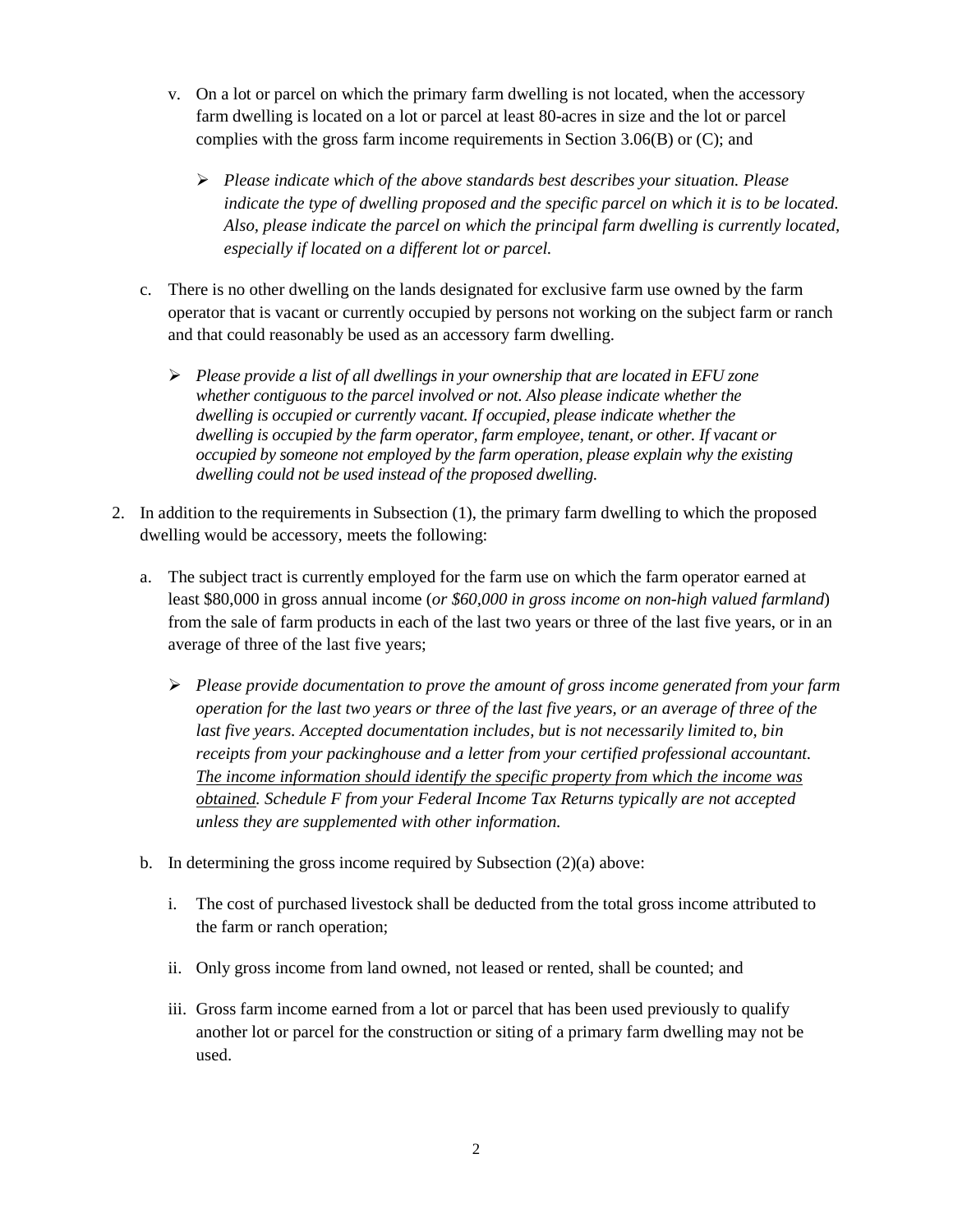- *If your gross income is derived from livestock, please confirm that the cost of purchased livestock has been deducted from the income provided.*
- *Please confirm that your stated gross income does not come from leased or rented property or from land that was previously used to qualify another primary farm dwelling.*
- c. The primary farm dwelling is occupied by the person or persons who produced the commodities that grossed the income in Subsection (a); and
	- *Please indicate who the occupant of the primary farm dwelling is.*
- 3. No division of a lot or parcel for an accessory farm dwelling shall be approved pursuant to this subsection.
- 4. An accessory farm dwelling approved pursuant to this section cannot later be used to satisfy the requirements for a dwelling not provided in conjunction with farm use per Section 3.09.
- 5. For purposes of this subsection, "accessory farm dwelling" includes all types of residential structures allowed by the applicable state building code.
- 6. No accessory farm dwelling unit may be occupied by a relative of the owner or operator of the farm. "Relative" means a spouse of the owner or operator or an ancestor, lineal descendant or whole or half sibling of the owner or operator.
	- *Please confirm that the occupant(s) of the proposed accessory farm dwelling is not a relative of the owner or operator of the farm.*
- 7. Farming of a marijuana crop shall not be used to demonstrate compliance with the approval criteria for an accessory farm dwelling.

### **EFU Criteria:**

1. Section 3.04(V) of the County Zoning Ordinance requires that as a condition of an approved single family dwelling in the Exclusive Farm Use zone, the landowner shall sign and record in the deed records for the county a document binding the landowner, and the landowner's successors in interest, prohibiting them from pursuing a claim for relief or cause of action alleging injury from farming or forest practices for which no action or claim is allowed under ORS 30.936 or 30.937.

Please note that the about review criteria does not necessarily represents all of criteria that might apply to an Accessory Farm Dwelling. For a copy of the full text, please see Article 3, Section 3.07 of the Hood River County Zoning Ordinance, which is available for download on the County website [\(www.co.hood](http://www.co.hood-river.or.us/)[river.or.us\)](http://www.co.hood-river.or.us/) or for purchase at the County Community Development Department at 601 State Street, Hood River, OR, 97031.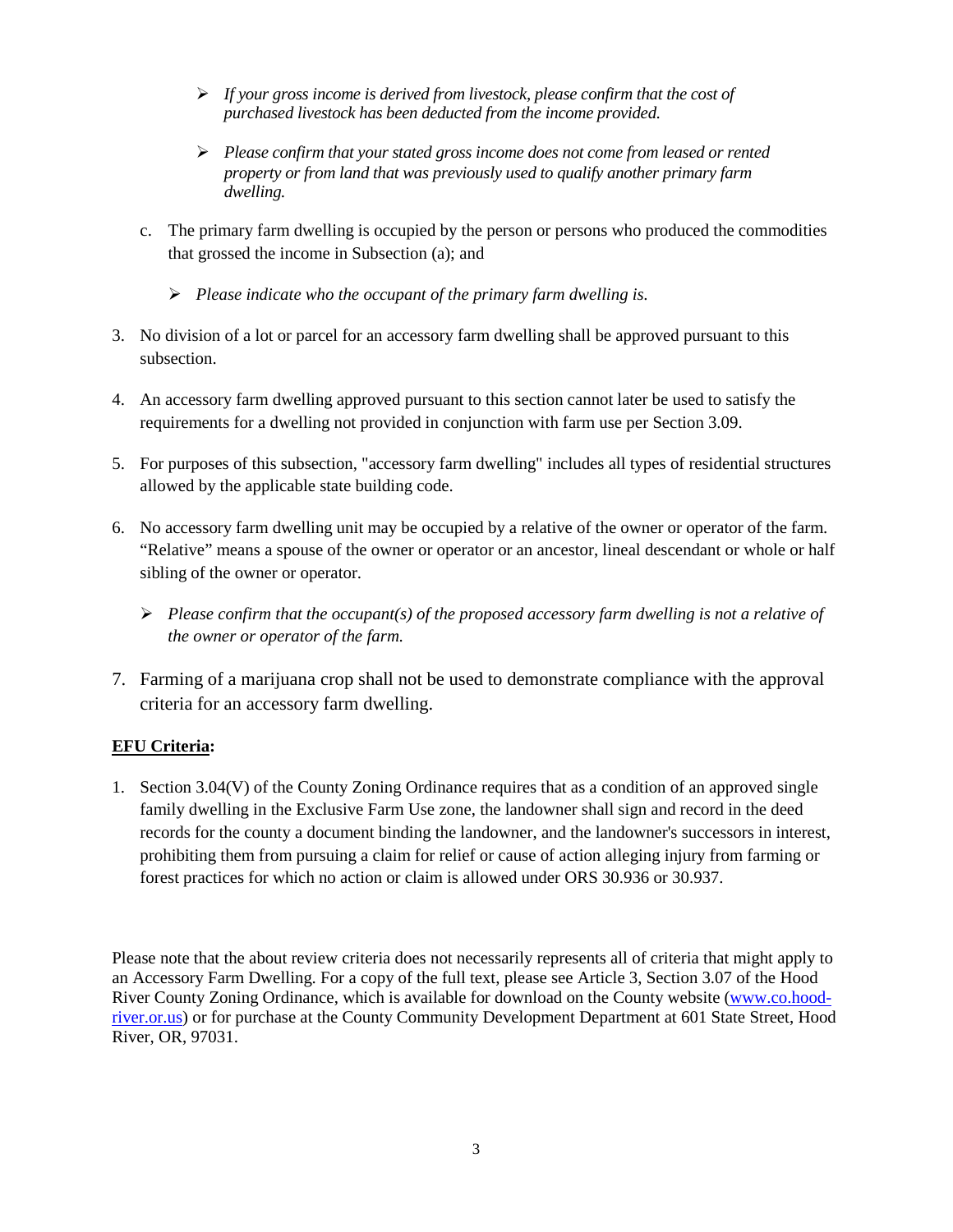|                                                                                                                                                                                                                                                    | <b>ADMINISTRATIVE LAND USE APPLICATION</b>                                                                                                                                                                                                                                                                                                                                                                             |                                                                                                                                                                                           |                                                                      |                                                                                     |  |  |  |
|----------------------------------------------------------------------------------------------------------------------------------------------------------------------------------------------------------------------------------------------------|------------------------------------------------------------------------------------------------------------------------------------------------------------------------------------------------------------------------------------------------------------------------------------------------------------------------------------------------------------------------------------------------------------------------|-------------------------------------------------------------------------------------------------------------------------------------------------------------------------------------------|----------------------------------------------------------------------|-------------------------------------------------------------------------------------|--|--|--|
|                                                                                                                                                                                                                                                    | <b>HOOD RIVER COUNTY</b><br><b>COMMUNITY DEVELOPMENT</b>                                                                                                                                                                                                                                                                                                                                                               |                                                                                                                                                                                           |                                                                      | <b>PLANNING</b>                                                                     |  |  |  |
|                                                                                                                                                                                                                                                    | 601 State Street                                                                                                                                                                                                                                                                                                                                                                                                       |                                                                                                                                                                                           |                                                                      |                                                                                     |  |  |  |
|                                                                                                                                                                                                                                                    | Hood River, OR 97031<br>PHONE 541-387-6840                                                                                                                                                                                                                                                                                                                                                                             |                                                                                                                                                                                           | File No.:                                                            |                                                                                     |  |  |  |
|                                                                                                                                                                                                                                                    | FAX 541-387-6873                                                                                                                                                                                                                                                                                                                                                                                                       |                                                                                                                                                                                           | Date received:                                                       |                                                                                     |  |  |  |
|                                                                                                                                                                                                                                                    |                                                                                                                                                                                                                                                                                                                                                                                                                        | plan.dept@co.hood-river.or.us                                                                                                                                                             |                                                                      | Date issued:<br>Application Review Fee \$                                           |  |  |  |
|                                                                                                                                                                                                                                                    |                                                                                                                                                                                                                                                                                                                                                                                                                        |                                                                                                                                                                                           |                                                                      |                                                                                     |  |  |  |
| <b>TYPE OF LAND USE PERMIT:</b>                                                                                                                                                                                                                    |                                                                                                                                                                                                                                                                                                                                                                                                                        |                                                                                                                                                                                           |                                                                      |                                                                                     |  |  |  |
| <b>Dwellings:</b>                                                                                                                                                                                                                                  | <b>Conditional Use:</b>                                                                                                                                                                                                                                                                                                                                                                                                |                                                                                                                                                                                           |                                                                      |                                                                                     |  |  |  |
| Farm Operator Dwelling<br>Income __Acreage                                                                                                                                                                                                         | $\Box$ Non- Farm Dwelling                                                                                                                                                                                                                                                                                                                                                                                              | Dependent Relative Dwelling                                                                                                                                                               | Plan and Zone Change<br>□ Planned Unit Development                   |                                                                                     |  |  |  |
| $\Box$ Relative Farm Dwelling                                                                                                                                                                                                                      | $\Box$ Home Occupation                                                                                                                                                                                                                                                                                                                                                                                                 |                                                                                                                                                                                           | ∟Zone Boundary Adjustment                                            |                                                                                     |  |  |  |
| □ Accessory Farm Dwelling                                                                                                                                                                                                                          | $\Box$ Bed and Breakfast                                                                                                                                                                                                                                                                                                                                                                                               |                                                                                                                                                                                           |                                                                      | $\Box$ Comprehensive Plan Amendment                                                 |  |  |  |
| $\square$ Farm Lot of Record<br>$\Box$ Forest Template Dwelling                                                                                                                                                                                    | Other:                                                                                                                                                                                                                                                                                                                                                                                                                 |                                                                                                                                                                                           |                                                                      |                                                                                     |  |  |  |
| $\square$ Forest Large Tract Dwelling                                                                                                                                                                                                              | $\square$ Variance                                                                                                                                                                                                                                                                                                                                                                                                     |                                                                                                                                                                                           |                                                                      |                                                                                     |  |  |  |
| $\square$ Forest Lot of Record                                                                                                                                                                                                                     | $\square$ Subdivision                                                                                                                                                                                                                                                                                                                                                                                                  |                                                                                                                                                                                           |                                                                      |                                                                                     |  |  |  |
| <b>SITE INFORMATION:</b>                                                                                                                                                                                                                           |                                                                                                                                                                                                                                                                                                                                                                                                                        |                                                                                                                                                                                           |                                                                      |                                                                                     |  |  |  |
| Township:<br>Range:                                                                                                                                                                                                                                | Section:                                                                                                                                                                                                                                                                                                                                                                                                               | Tax Lot:                                                                                                                                                                                  | Parcel size: ______<br>ac.                                           | Zoning:                                                                             |  |  |  |
| Site Address:                                                                                                                                                                                                                                      |                                                                                                                                                                                                                                                                                                                                                                                                                        |                                                                                                                                                                                           | City:                                                                |                                                                                     |  |  |  |
| <b>Filing fee</b>                                                                                                                                                                                                                                  | <b>APPLICATION CHECKLIST:</b><br>Unless otherwise noted, the following information is required as part of a complete application:<br><b>Completed application form</b><br><b>Project description</b><br>Applicant's & ALL property owners' signatures<br>Site Plan - per attached example<br>Only applications with the required information can be processed. Obtain a copy of the criteria and the questionnaire for |                                                                                                                                                                                           |                                                                      | Applicable criteria form / questionaire<br>Supporting documents (farm income, etc.) |  |  |  |
| your application type. The pertinent Hood River County Zoning Ordinance sections may be obtained from Hood River County<br>Pursuant to Oregon Revised Statutes Chapter 215, Section 427, this department has 30 days to review the application for | Community Development or on-line through the county website at www.co.hood-river.or.us<br>completeness and notify the applicant of any deficiencies.                                                                                                                                                                                                                                                                   |                                                                                                                                                                                           |                                                                      |                                                                                     |  |  |  |
| SIGNATURES: All Owners must sign                                                                                                                                                                                                                   |                                                                                                                                                                                                                                                                                                                                                                                                                        |                                                                                                                                                                                           | (Corporate or LLC owned parcels require authorized signatures)       |                                                                                     |  |  |  |
| <b>Owner Name:</b>                                                                                                                                                                                                                                 |                                                                                                                                                                                                                                                                                                                                                                                                                        | <b>Owner Name:</b>                                                                                                                                                                        |                                                                      |                                                                                     |  |  |  |
| Signature req'd                                                                                                                                                                                                                                    |                                                                                                                                                                                                                                                                                                                                                                                                                        | Signature req'd                                                                                                                                                                           |                                                                      |                                                                                     |  |  |  |
| <b>Mailing Address:</b>                                                                                                                                                                                                                            |                                                                                                                                                                                                                                                                                                                                                                                                                        | <b>Mailing Address:</b>                                                                                                                                                                   |                                                                      |                                                                                     |  |  |  |
| City:<br>State:                                                                                                                                                                                                                                    | Zip:                                                                                                                                                                                                                                                                                                                                                                                                                   | City:                                                                                                                                                                                     | State:                                                               | Zip:                                                                                |  |  |  |
| Phone:<br>E-mail:                                                                                                                                                                                                                                  |                                                                                                                                                                                                                                                                                                                                                                                                                        | Phone:                                                                                                                                                                                    | E-mail:                                                              |                                                                                     |  |  |  |
| Applicant if other than owner:<br>Signature req'd                                                                                                                                                                                                  |                                                                                                                                                                                                                                                                                                                                                                                                                        | By signing, I acknowledge that the information provided in this<br>application is accurate to the best of my knowledge.<br>Signature of the property owner(s) indicates that the property |                                                                      |                                                                                     |  |  |  |
| <b>Mailing Address:</b>                                                                                                                                                                                                                            |                                                                                                                                                                                                                                                                                                                                                                                                                        |                                                                                                                                                                                           | owners(s) is/are aware that an application is being made on the      |                                                                                     |  |  |  |
| City:<br>State:                                                                                                                                                                                                                                    | Zip:                                                                                                                                                                                                                                                                                                                                                                                                                   |                                                                                                                                                                                           | subject property. Signature of the property owner(s) also authorizes |                                                                                     |  |  |  |
| Phone:<br>E-mail:                                                                                                                                                                                                                                  |                                                                                                                                                                                                                                                                                                                                                                                                                        | evaluate the application.                                                                                                                                                                 | the County planning staff reasonable access to the site in order to  |                                                                                     |  |  |  |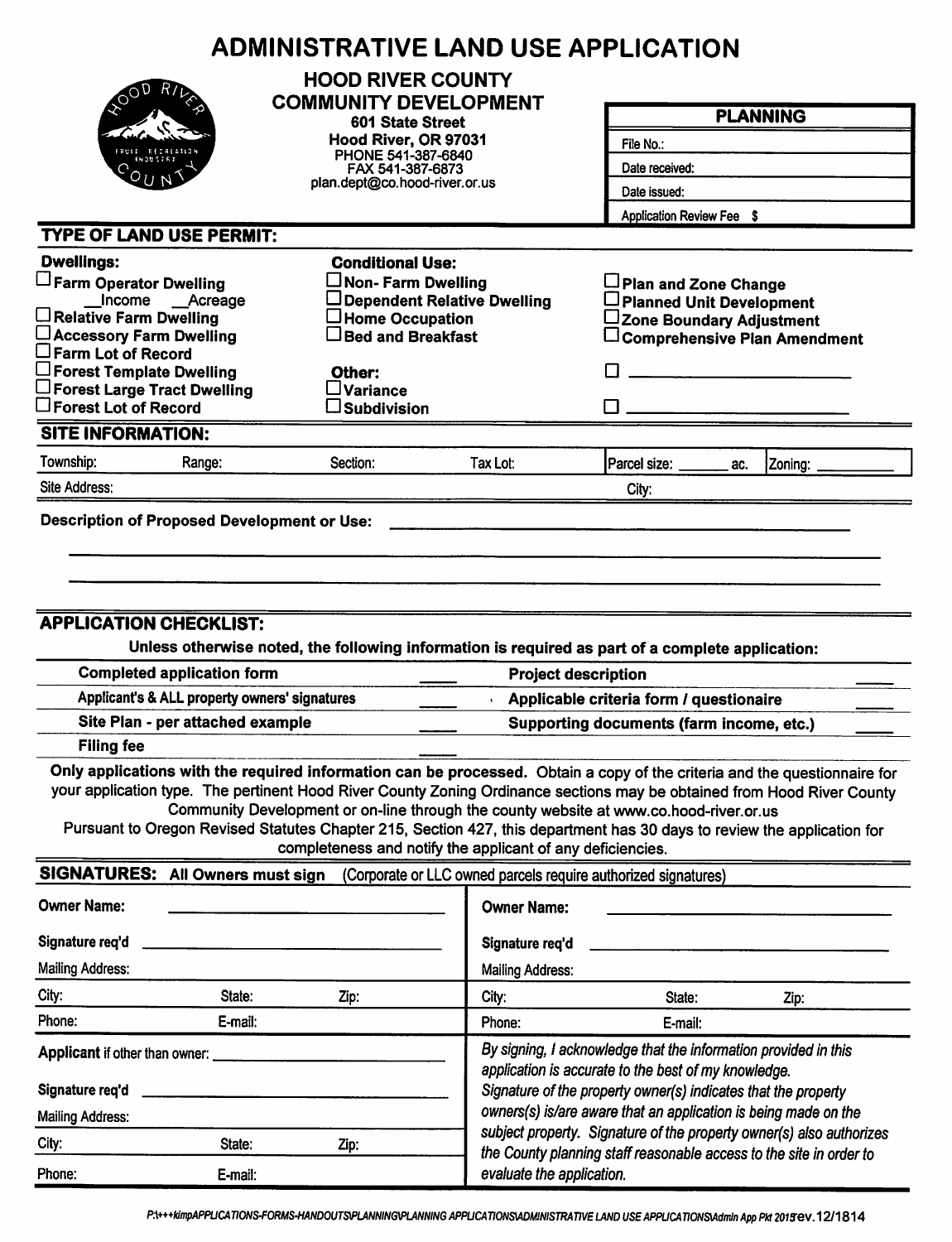## **SITE PLAN:**

A site plan, drawn TO SCALE in black ink at a maximum scale of 1 inch = 100 feet, must be included with your submitted application. Please do not use highlighter, colors, or photgraphs/aerial photos since they are not easily reproducible. Site plans should be drawn on paper NO LARGER THAN 11"x17".

If the parcel is large, planning staff suggests that you submit a detail site plan that shows only the portions of the parcel affected by the proposed development, together with a vicinity plan showing the overall site. If this option is pursued, please show at least two property lines and enough of the parcel or some adjacent features, such as roads, so that the planner and other viewers can locate the proposed development on the vicinity map.

Much of the required information may be obtained from the Hood River County webmap at www.co.hood-river.or.us under "County Maps"

### MINIMUM SITE PLAN INFORMATION REQUIREMENTS:

Please Note: Although most site plans can be drawn by the person making application, you may wish to hire a professional to prepare your site plan if your proposal is complex or the site is challenging. Site plans allow the planner and other interested parties to clearly understand the nature of the proposal and its relationship to the parcel. as well as surrounding parcels of land. Submitted site plans are considered legally binding documents. It is the responsibility of the applicant to know and accurately identify the subject parcel's property lines, as well as the location of any easements or rights-of-way.

- $\Rightarrow$  Property Information address and map and tax lot.
- $\Rightarrow$  Property owner and applicant name.
- $\Rightarrow$  Scale and north arrow.
- $\Rightarrow$  Boundaries of parcel with dimensions.
- $\Rightarrow$  Location, labeling, and size of existing and proposed buildings and structures.
- Setback distance of proposed buildings and structures from property lines, roads, other structures, streams, ponds, & wetlands.
- $\Rightarrow$  Location and width of access roads, driveways, turnouts, turnarounds, and parking areas.
- $\Rightarrow$  Location of utility services, including approved septic drainfields, and replacement field.
- $\Rightarrow$  All easements (access, utility, irrigation, etc.).
- $\Rightarrow$  Significant slope or terrain features.
- → Vegetation type.
- $\Rightarrow$  Portion of property in farm or forest use.
- $\Rightarrow$  Vicinity map (if needed to augment your site plan).

Site plans not drawn to scale or failing to include the required information will not be accepted. See the sample site plan provided.

Using a piece of graph paper, such as that included within this application form, may be the simplest way to draw your plan to scale!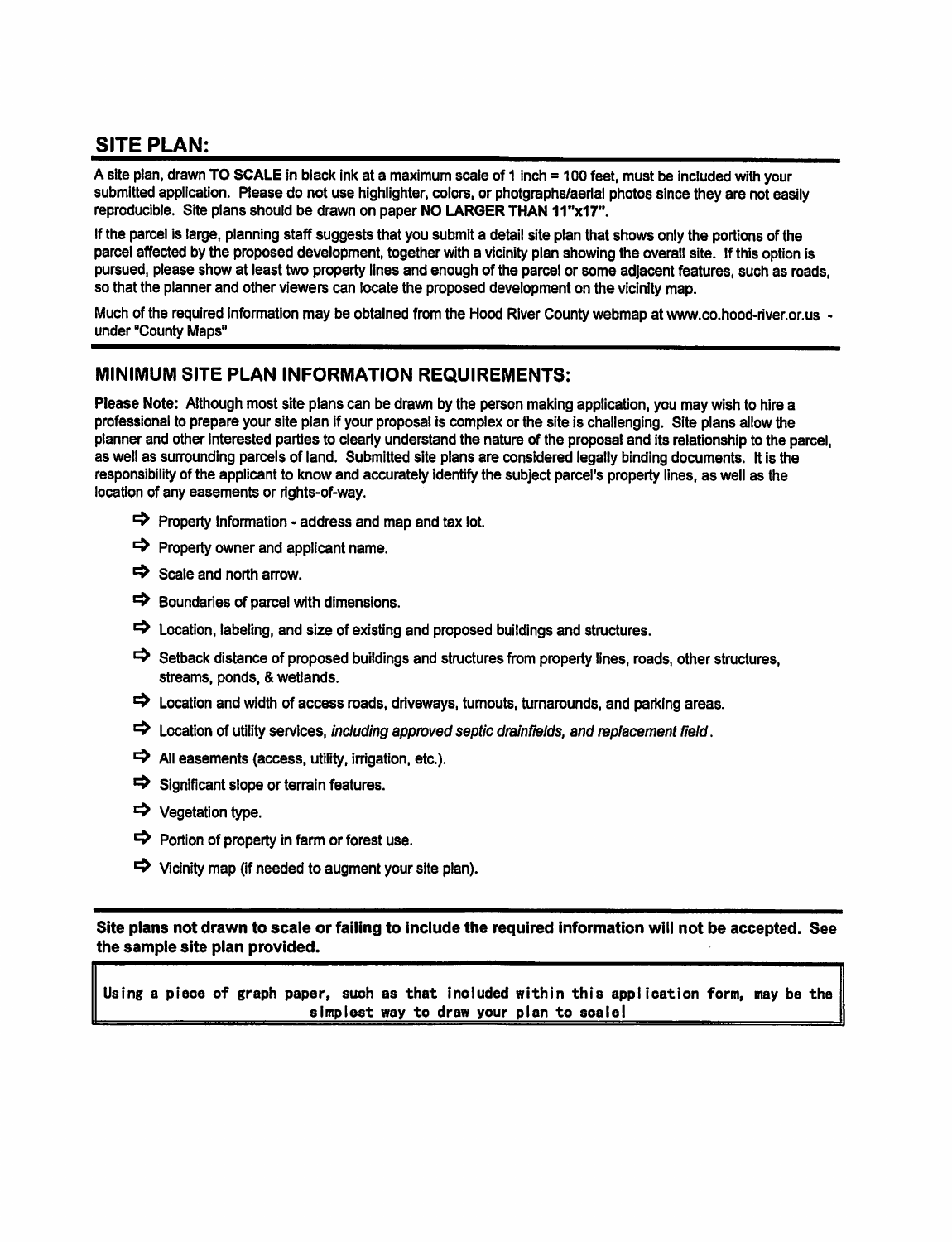### **SITE PLAN EXAMPLE**



- ☑ Property Information.
- ☑ Scale and north arrow.
- ☑ Boundaries of parcel with dimensions.
- ☑ Existing and proposed structures.
- ☑ Setback distances of proposed buildings.
- ☑ Access roads, driveways, turnarounds, & parking.
- $\boxtimes$  Location of utilities, septic drainfields.
- $\boxtimes$  All easements (access, utility, irrigation, etc.).
- ☑ Significant slope or terrain features.
- ☑ Vegetation type.
- 図 Portion of property in farm or forest use.
- 图 Vicinity map (if needed to augment your site plan).